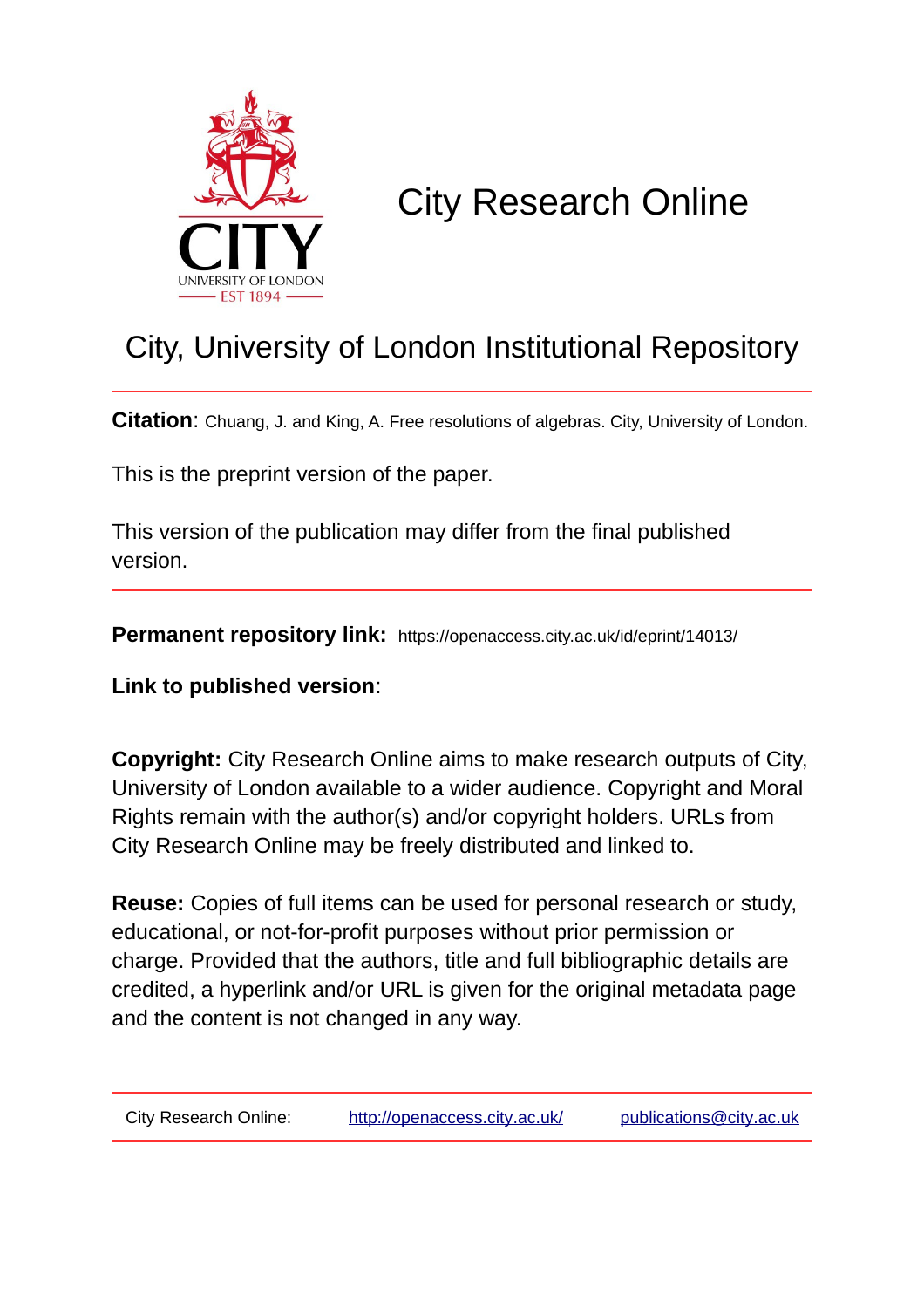## Free resolutions of algebras

Joseph Chuang

Centre for Mathematical Science, City University, London EC1V 0HB, U.K.

Alastair King

Mathematical Sciences, University of Bath, Bath BA2 7AY, U.K.

#### Abstract

Given an algebra A, presented by generators and relations, i.e. as a quotient of a tensor algebra by an ideal, we construct a free algebra resolution of  $A$ , i.e. a differential graded algebra which is quasi-isomorphic to A and which is itself a tensor algebra. The construction rests combinatorially on the set of bracketings that arise naturally in the description of a free contractible differential graded algebra with given generators..

Keywords: free resolution, differential graded algebra, A-infinity coalgebra 2000 MSC: 16E05, 16E45, 18G55

#### 1. Introduction

Let S be any ring. We write  $\otimes$  for  $\otimes_S$ , and, for any S, S-bimodule V, we write  $V^n$  for  $V^{\otimes n}$ . Further, we write

$$
T_S^+(V) = \bigoplus_{n \ge 1} V^n, \qquad V^{(m)} = \bigoplus_{n \ge m} V^n,\tag{1.1}
$$

for the non-unital tensor algebra of 'free words' in V over S and for the ideal of words of length at least m, respectively.

Our objective in this paper is to construct a free algebra resolution of an arbitrary (non-unital) S-algebra A presented in terms of generators and

Email addresses: j.chuang@city.ac.uk (Joseph Chuang), a.d.king@bath.ac.uk (Alastair King)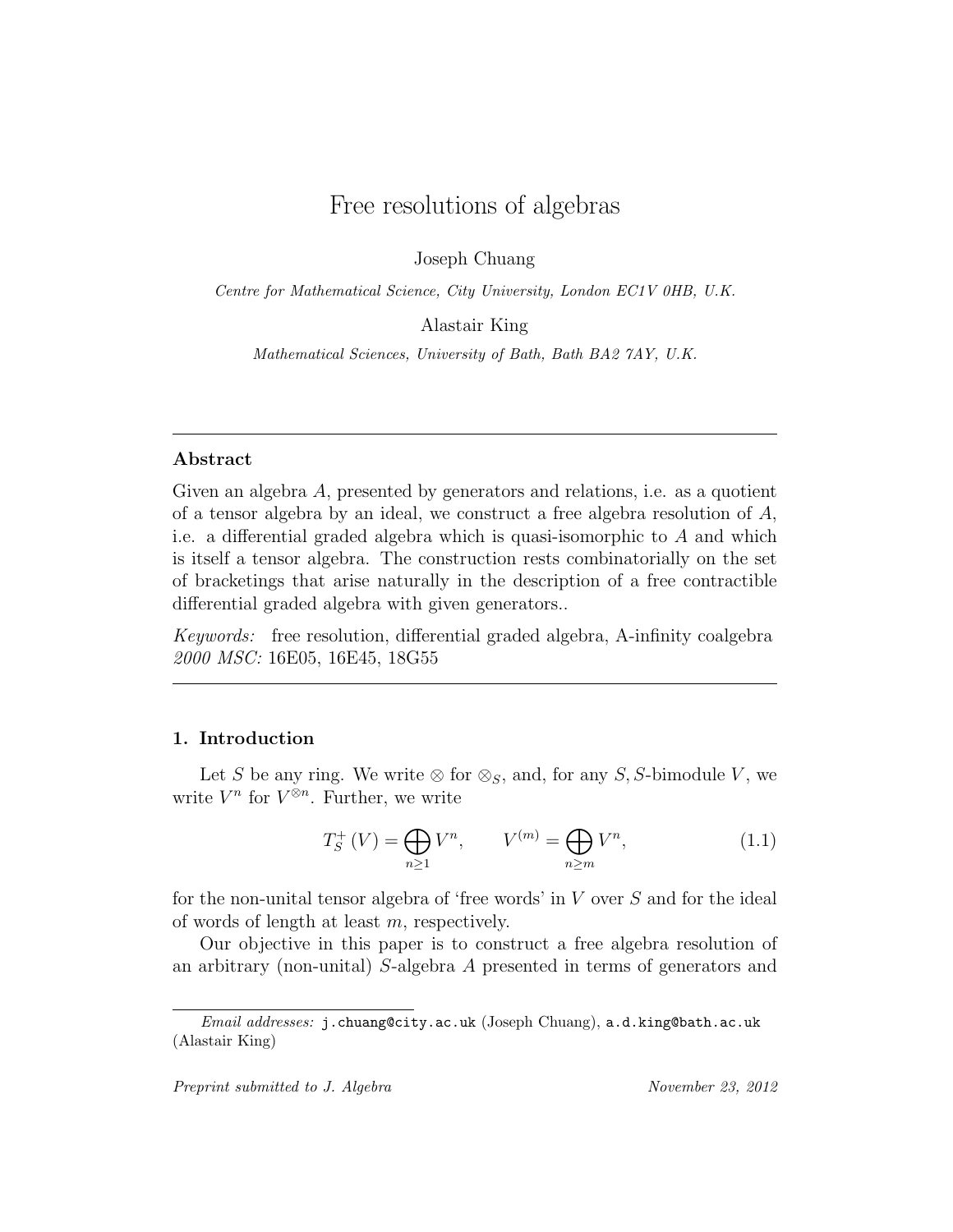relations, that is,

$$
A=T_{S}^{+}\left( V\right) /I,
$$

for some  $S$ , S-bimodule V and ideal I. As a first step, in Section 2, we work towards describing the case where  $I \subseteq V^{(2)}$ , i.e. the generators are 'minimal', and  $I$  is homogeneous (Theorem 2.2). This case is controlled by the bynow-familiar  $A_{\infty}$  combinatorics of rooted trees or the corresponding set of bracketings (see, for example, Figure 1). By extending this set of bracketings in various ways, we find, in Sections 3 and 4, that the essential nature of the proof becomes more transparent in the general case (Theorem 4.1).

As a typical motivating example, consider a quiver  $Q$  and field  $k$ . Set  $S = k^{Q_0}$ , the semi-simple algebra spanned by the vertex idempotents, and  $V = k^{Q_1}$ , the S, S-bimodule spanned by the arrows. Then the augmented unital algebra  $S \oplus T_S^+$  $S^+(V)$  is the path algebra  $kQ$  and  $S \oplus A$  is a 'quiver' algebra', i.e. is presented by a quiver with relations. Such augmentation allows one to move easily between unital and non-unital S-algebras; we find it notationally simpler to work in the slightly less familiar non-unital context in this paper.

Giving a free resolution of A as an S-algebra is, almost tautologically, the same as giving a 'locally finite'  $A_{\infty}$ -coalgebra over S

$$
K_{\bullet} = \bigoplus_{n \geq 1} K_n,
$$

where each  $K_n$  is an S, S-bimodule and such that A is quasi-isomorphic to the differential graded (dg) algebra

$$
\text{Cobar } K_{\bullet} = \left( T_S^+ \left( K_{\bullet} [1] \right), d \right). \tag{1.2}
$$

Here  $K_{\bullet}[1]$  denotes the shifted complex, defined by  $K[1]_n = K_{n+1}$ . In general, the quasi-isomorphism should be induced by some  $S$ ,  $S$ -morphism

$$
\theta \colon K_1 \to A
$$

such that  $\theta(K_1)$  generates A. In our case, since the generators V of A are explicitly specified, we will suppose that  $K_1 = V$  and that  $\theta: V \to A$  is the specifying map. Then the degree zero term in Cobar  $K_{\bullet}$  is  $T_{S}^{+}$  $\iota_S^+(V)$  and the quotient map  $T_S^+$  $S^+(V) \to A$  will be the quasi-isomorphism.

The cobar construction here is 'almost tautological' in that the differential d on  $T_S^+$  $S^+(K_{\bullet}[1])$  may be considered simply as an efficient way of encoding the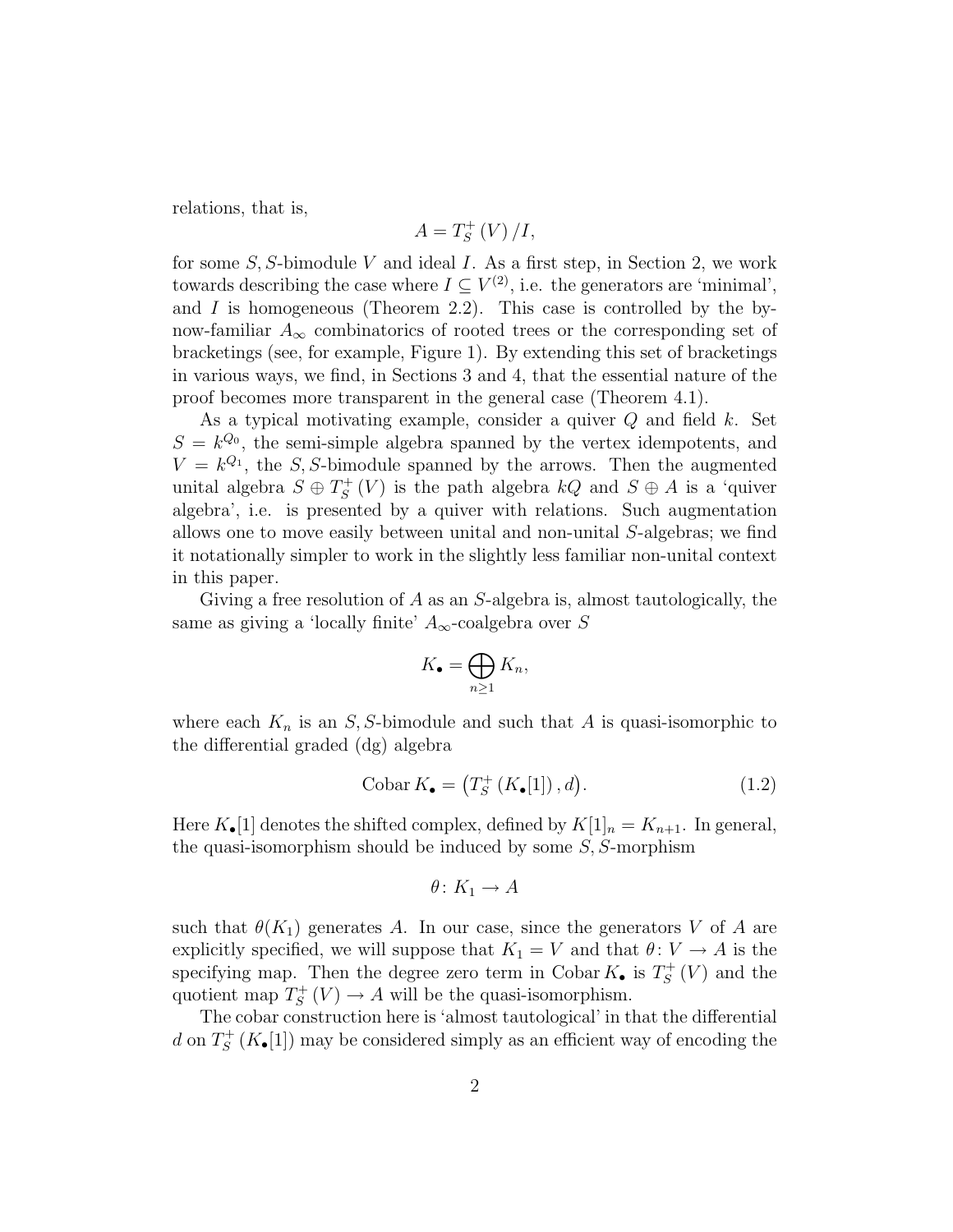$A_{\infty}$ -coalgebra structure on  $K_{\bullet}$ . More precisely, the  $A_{\infty}$ -coalgebra structure consists of S, S-morphisms

$$
\Delta_k\colon K_n\to K_{m_1}\otimes\cdots\otimes K_{m_k},
$$

for each  $k \geq 1$  and  $\sum_{i=1}^{k} m_i = n - 2 + k$ , satisfying the conditions

$$
\sum_{r+s+t=n} (-1)^{r+st} \left(1^{\otimes r} \otimes \Delta_s \otimes 1^{\otimes t}\right) \circ \Delta_{r+1+t} = 0
$$

for all  $n \geq 1$  (cf. [5, Definition 1.2.1.8]). These may be packaged into the single condition that the endomorphism d of  $T_s^+$  $S^+(K_{\bullet}[1]),$  determined by

$$
d = -[1]^{\otimes n} \circ \Delta_n \circ [-1] : K_{\bullet}[1] \to K_{\bullet}[1]^{\otimes n} \tag{1.3}
$$

and the (graded) Leibniz rule (see (3.2)), satisfies  $d^2 = 0$  (cf. [5, §1.2]). Note also that, in evaluating  $[1]^{\otimes n}$ , we use the standard Koszul sign rule; for example

$$
[1] \otimes [1] := (-1)^m : K_m \otimes K_n \to K_m \otimes K_n.
$$

**Remark 1.1.** The condition that  $K_{\bullet}$  is 'locally finite' is simply the requirement that (1.3) does define a differential on  $T_s^+$  $S^+(K_{\bullet}[1]),$  which is defined as an infinite direct sum, and not just on its completion, i.e. the corresponding direct product. In other words, for any element  $x \in K_{\bullet}$ , the coproducts  $\Delta_n(x)$  are non-zero for only finitely many n. It will be clear that all coalgebras we will encounter have this property and we will not explicitly mention it again.

#### 2. First examples

We begin by discussing the sort of construction we are looking for in the case that  $I = V^{(2)}$  and so  $A = T_S^+$  $S<sub>S</sub><sup>+</sup>(V)/I$  is just V with trivial multiplication.

As a warm-up, we first observe that the classical candidate for  $K_{\bullet}$ , in this case, is the free coassociative coalgebra generated by  $V$ ,

$$
B_{\bullet}(V) = \bigoplus_{n \ge 1} V^n,\tag{2.1}
$$

which is what the usual (unaugmented) bar construction yields. The comultiplication  $\Delta: B_{m+n} \to B_m \otimes B_n$  is tautological, i.e. is the natural identification  $\tau: V^{m+n} \to V^m \otimes V^n$ . This gives the  $A_{\infty}$ -coproduct  $\Delta_2$ , with all other coproducts vanishing.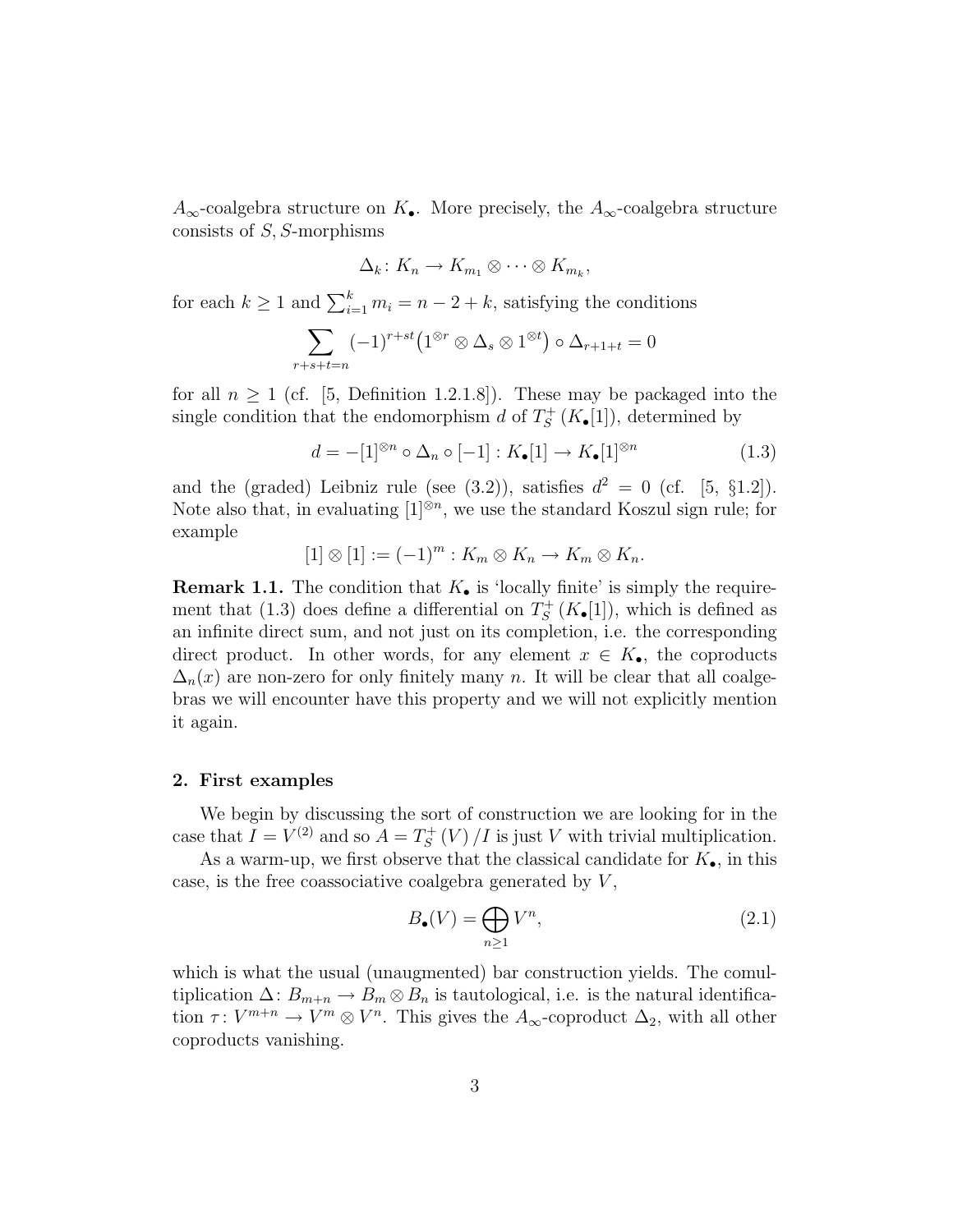As one should expect, the dg algebra  $\mathcal{A}_{\bullet} = \text{Cobar } B_{\bullet}(V)$  is a free resolution of A. Indeed, we may explicitly write

$$
\mathcal{A}_{\bullet} = \bigoplus_{\pi \in \Pi} V^{\pi},\tag{2.2}
$$

where  $\Pi$  is the set of all finite sequences  $\pi = (\pi_1, \ldots, \pi_r)$  of positive integers, while

$$
V^{\pi} = V^n, \quad \text{for } n = \sum_{k} \pi_k,
$$

which is in homological degree d, i.e. is a summand of  $\mathcal{A}_d$ , for

$$
d=|\pi|=\sum_{k}(\pi_k-1).
$$

Multiplication in  $\mathcal{A}_{\bullet}$  corresponds to concatenation of sequences, i.e. is given by the tautological maps  $\tau: V^{\pi} \otimes V^{\eta} \to V^{\pi\eta}$ , while the non-trivial components of the differential  $d: V^{\pi} \to V^{\pi'}$  are  $\pm \tau$  whenever  $\pi'$  is obtained from  $\pi$ by splitting some term in the sequence into two. The sign is  $(-1)^{|(\pi'_1,...,\pi'_p)|}$ when the p-th term of  $\pi$  is split.

To see explicitly that  $\mathcal{A}_{\bullet}$  is quasi-isomorphic to the algebra A, we notice first that, for each  $n \geq 0$ , there is precisely one sequence of degree 0 summing to *n*, namely  $\pi = (1, \ldots, 1)$ , and this yields  $\mathcal{A}_0 = T_S^+$  $S<sub>S</sub><sup>++</sup>(V)$ . On the other hand, for each  $n \geq 2$ , the part of  $\mathcal{A}_{\bullet}$  consisting of summands equal to  $V^n$  is given by  $V^n \otimes_{\mathbb{Z}} C^{aug}_{\bullet}(\sigma_{n-2})[1]$  the (shifted and augmented) chain complex of the  $(n-2)$ -simplex, which is exact, as required.

From the point-of-view of this paper, a more natural, but rather bigger, candidate for  $K_{\bullet}$  is the free  $A_{\infty}$ -coalgebra generated by  $V$ ,

$$
B_{\bullet}^{\infty}(V) = \bigoplus_{\beta \in \mathcal{B}^{[2]}} V^{\beta}.
$$
 (2.3)

Here  $\mathcal{B}^{[2]}$  is the set of all closed non-degenerate bracketings (or equivalently those that correspond to 'rooted trees') and the bracketed tensor product  $V^{\beta} = V^{n}$  if  $\beta$  has n inputs and is in homological degree d if  $\beta$  has  $d-1$  pairs of brackets. Note that "closed" means that the whole expression is enclosed in an outer bracket, while "non-degenerate" means that each inner pair of brackets encloses at least two inputs. For example, one summand of  $B_4^{\infty}(V)$ would be

$$
V^{\beta} = [[V \otimes V] \otimes [V \otimes V \otimes V]] = V^{5}
$$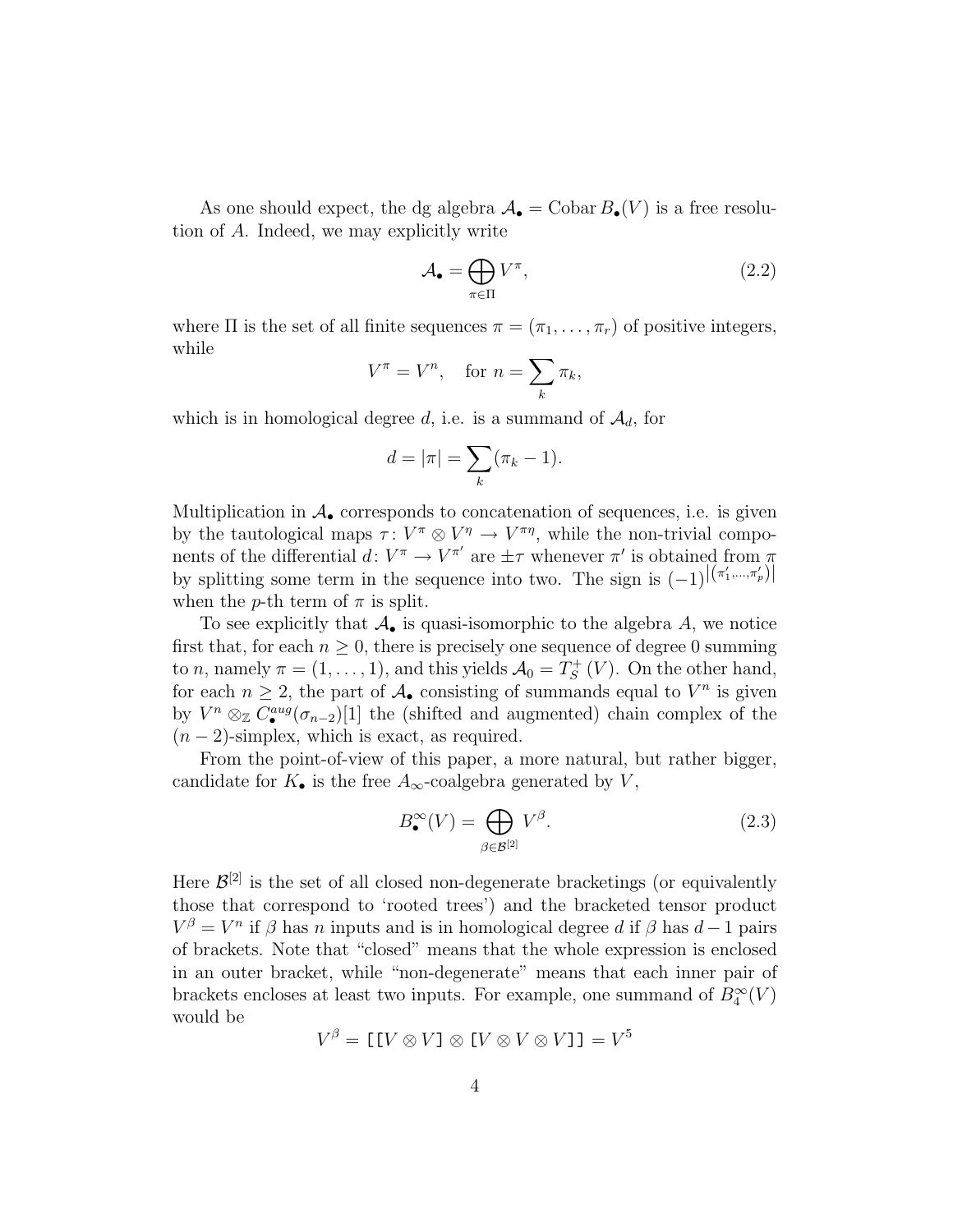for  $\beta = [$  [ • • ]  $\bullet$  • ]] or [[2][3]], a 3-fold bracketing of 5 inputs.

The differential  $\Delta_1$  has non-zero components

$$
(-1)^{m-1}\tau\colon V^{\beta}\to V^{\beta(\widehat{m})},
$$

where  $\beta(\hat{m})$  is obtained from  $\beta$  by removing the mth internal left bracket [ (counted from the left) together with its matching right bracket ]. Precisely one higher coproduct  $\Delta_k$ , for some  $k \geq 2$ , is defined on each  $V^{\beta}$  and corresponds to removing the outer bracket and writing what is inside as a concatenation of  $k$  closed bracketings, up to a sign. For example, there is a component

$$
\Delta_4\colon V^{[12]2[31]} \to V^{[2]} \otimes V \otimes V \otimes V^{[3]}.
$$

For the general component

$$
\Delta_k \colon V^{\mathfrak{[} \beta_1 \dots \beta_k \mathfrak{]}} \to V^{\beta_1} \otimes \ldots \otimes V^{\beta_k}
$$

the sign we choose (see Remark 3.1 for an explanation) is

$$
-(-1)^{\sum_{i=1}^{k}(k-i)d_i},\tag{2.4}
$$

where  $d_i$  is the homological degree of  $V^{\beta_i}$  in  $B^{\infty}(\mathcal{V})$ .

By convention, the only 0-fold closed bracketing is 1 and so  $B_1^{\infty}(V) = V$ . On the other hand, the 1-fold closed bracketings are  $[k]$ , for each  $k \geq 2$ , and hence  $B_2^{\infty}(V) = V^{(2)}$ . As a further example, the possible bracketings of 4 inputs are 3, 2 or 1-fold, as listed in Figure 1 together with their corresponding rooted trees. These are well-known to correspond to the 0,1 and 2 dimensional cells of a pentagon. Furthermore, the restriction of the differential on  $B_{\bullet}^{\infty}$  corresponds to the coboundary map on the cochain complex of the pentagon (with some care needed over signs).

More generally, writing  $B_{n,k}^{\infty}(V)$  for the sum over all  $(n-1)$ -fold bracketings of k inputs, we have for  $k \geq 2$ ,

$$
B_{n,k}^{\infty}(V) \cong V^k \otimes_{\mathbb{Z}} C^{k-n}(\mathcal{S}_{k-2}),
$$
\n(2.5)

where  $C^{\bullet}(\mathcal{S}_m)$  is the cochain complex of the mth associahedron (or Stasheff polytope, introduced in [7]). In addition, the differential on  $C^{\bullet}(\mathcal{S}_{k-2})$  induces the differential on  $B_{\bullet,k}^{\infty}(V)$ . Since the associahedra are all contractible, this means that the homology of  $B_{\bullet,k}^{\infty}(V)$  is just  $V^k$  in degree k. In other words,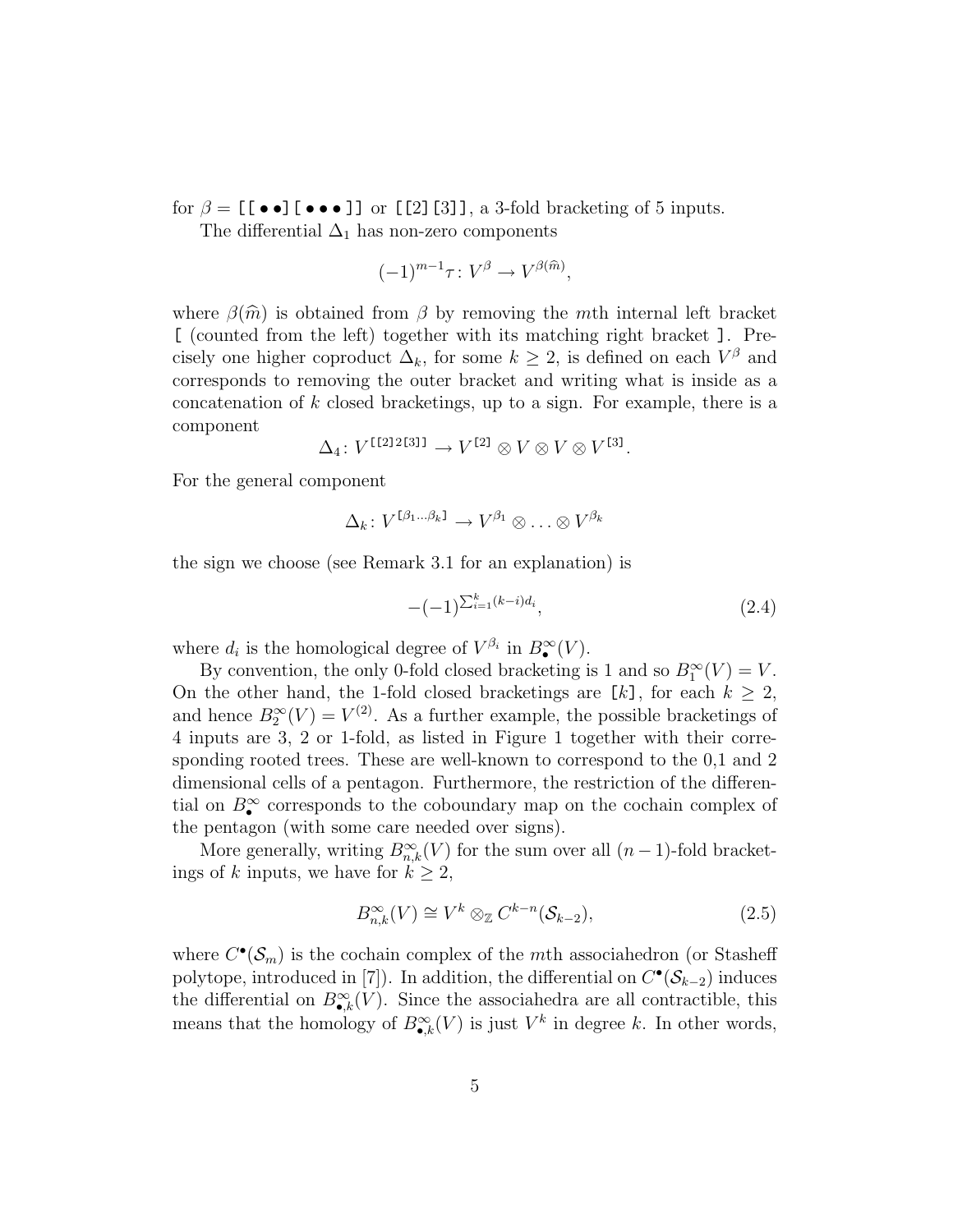

Figure 1: Bracketings with four inputs.

the kernel of d restricted to  $B_{k,k}^{\infty}(V)$  is isomorphic to  $B_k(V)$  and the induced map

$$
\eta \colon B_{\bullet}(V) \to B_{\bullet}^{\infty}(V), \tag{2.6}
$$

is a quasi-isomorphism of  $A_{\infty}$  coalgebras (essentially because the  $A_{\infty}$  operad resolves the associative operad).

Using Corollary 6.3 from the Appendix, this is actually sufficient to prove the following result, but we will also prove it directly as a special case of our main result Theorem 4.1 in Section 4.

**Theorem 2.1.** Cobar  $B_{\bullet}^{\infty}(V) \simeq V$ .

More generally, suppose A is a graded algebra, generated by  $V$  in degree 1, so that  $A=T_s^+$  $\int_S^+(V)/I$ , where

$$
I=\bigoplus_{n\geq 2}R_n
$$

is a homogeneous ideal in  $V^{(2)}$ . Then, generalising  $(2.3)$ , we define

$$
B_{\bullet}^{\infty}(V, I) = \bigoplus_{\beta \in \mathcal{B}^{[2]}} (V, I)^{\beta}, \tag{2.7}
$$

where  $(V, I)^\beta$  is obtained from  $V^\beta$  by replacing every occurrence of an inner bracketed  $[V^n]$  by  $[R_n]$ . The  $A_\infty$  coalgebra structure on  $B_\bullet^\infty(V, I)$  is defined, as for  $B_{\bullet}^{\infty}(V)$ , by tautological maps (with the appropriate sign), except for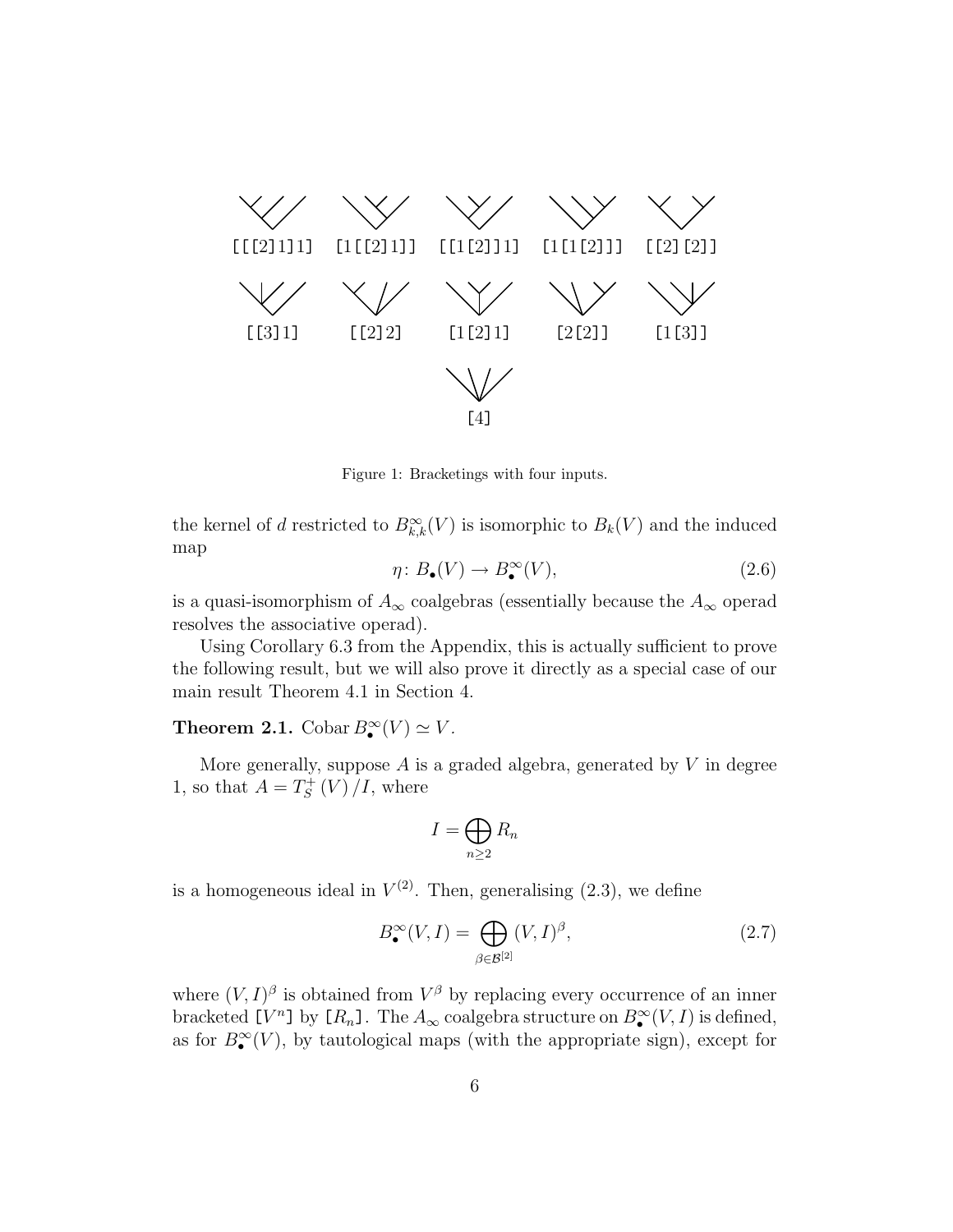the component of the differential corresponding to the removal of an inner bracket. Such a component is induced by one of the two maps

$$
V^a \otimes [R_n] \otimes V^b \to R_{n+a+b},
$$
  

$$
V^a \otimes [R_n] \otimes V^b \to V^{n+a+b},
$$

depending on whether the domain is enclosed by matching brackets [..] or non-matching ones, e.g.  $]$ ..]. The first map exists because I is an ideal, while the second is the composite of the first with the inclusion  $R_{n+a+b} \subseteq V^{n+a+b}$ . This inclusion also gives the degree 2 component  $\Delta_k$ :  $[R_k] \to V^k$ .

Another special case of Theorem 4.1 is then the following.

## **Theorem 2.2.** Cobar  $B_{\bullet}^{\infty}(V, I) \simeq A$ .

**Example 2.3.** We look more closely at the case when S is a separable  $k$ algebra, so that ⊗ is exact and hence  $B^{\infty}_{\bullet}(V, I) \subseteq B^{\infty}_{\bullet}(V)$ . Now Theorem 2.2 implies (by Remark 4.3 and Proposition 5.1, or directly from Proposition 6.4) that the degree k part of  $Tor_n^A(S, S)$  is isomorphic to the homology of d at  $B_{n,k}^{\infty}(V, I)$ , so this degree k part vanishes for  $k < n$ , since there are no bracketings in this case. Since  $\text{Ext}_{A}^{n}(S, S) \cong \text{Hom}_{S}(\text{Tor}_{n}^{A}(S, S), S)$ , this also starts in degree  $n$  (cf. [1, Lemma 2.1.2]).

Observe further that all inner brackets in the bracketings that contribute to  $B_{n,n}^{\infty}(V)$  are [2] (as for example in the top row of Figure 1). Hence, under the embedding  $\eta: B_{\bullet}(V) \to B_{\bullet}^{\infty}(V)$  of (2.6), the kernel of d restricted to  $B_{n,n}^{\infty}(V, I)$  is identified with the familiar Koszul term  $B_n(V, R_2) \subseteq B_n(V)$  (cf.  $[1, §2.6]$ , defined by

$$
B_n(V, R_2) = \bigcap_{p+q=n-2} V^p \otimes R_2 \otimes V^q.
$$

Thus, as is also well-known from Koszul theory (cf. [1, Thm 2.6.1]), the degree *n* part of  $Tor_n(S, S)$  is isomorphic to  $B_n(V, R_2)$ . Note also that  $B_{\bullet}(V, R_2)$ is a subcoalgebra of  $B_{\bullet}(V)$ .

But now, if  $\text{Ext}_{A}^{n}(S, S)$ , and hence  $\text{Tor}_{n}^{A}(S, S)$ , is concentrated in degree n, which is one characterisation of A being Koszul (cf.  $[1, Prop\ 2.1.3]$ ), then necessarily  $I = (R_2)$  and we also deduce that  $B_{\bullet}(V, R_2) \simeq B_{\bullet}^{\infty}(V, I)$  and hence, by Corollary 6.3, that Cobar  $B_{\bullet}(V, R_2) \simeq A$ , which is the algebra incarnation of the Koszul resolution for A.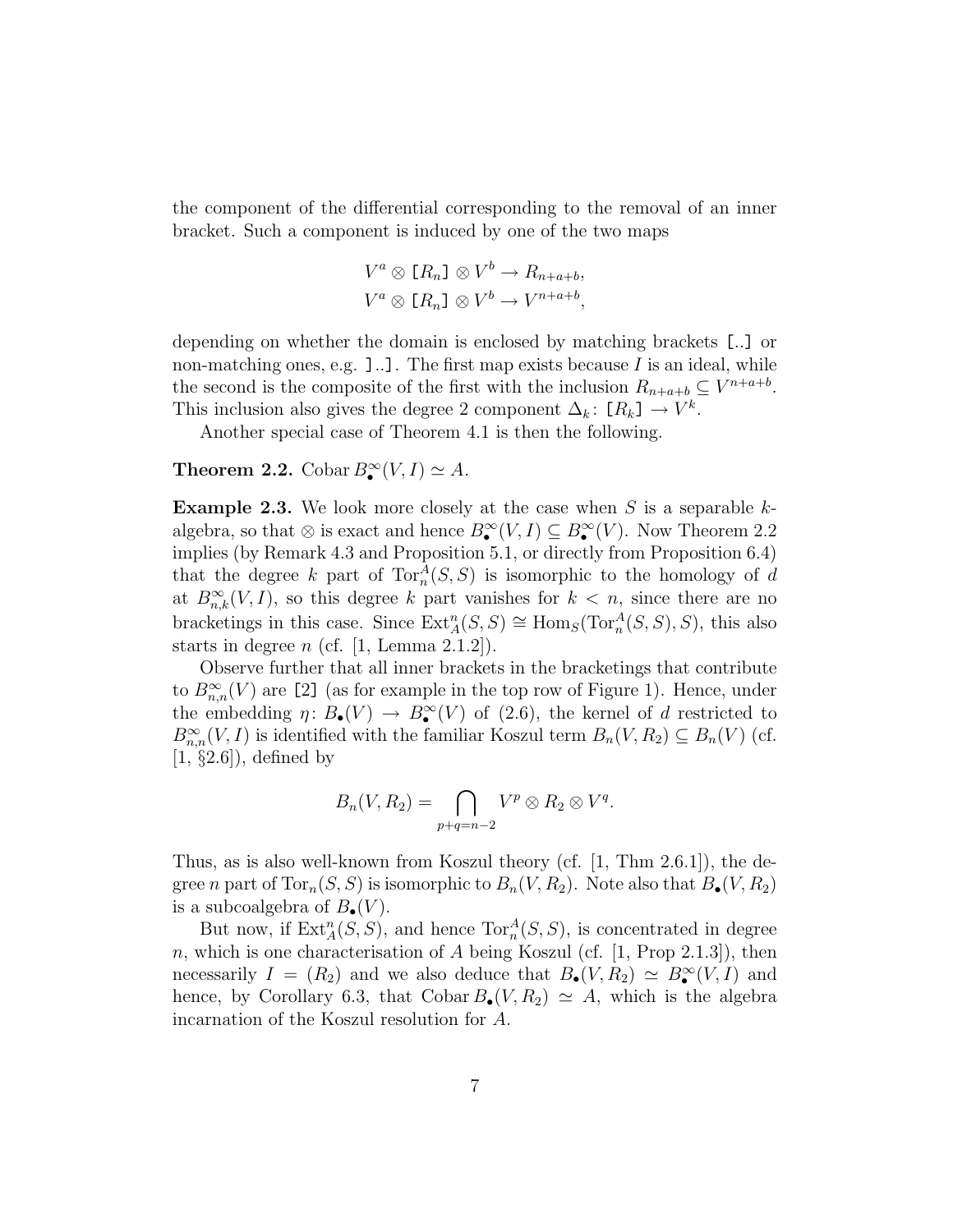#### 3. A free contractible dg algebra

We now develop the machinery that will enable us to generalise the constructions behind Theorems 2.1 and 2.2. In the process, we are naturally led to consider bracketings of a slightly more general form than in Section 2.

For any ring  $S$  and any  $S$ ,  $S$ -bimodule  $V$ , we can construct a free contractible dg S-algebra

$$
\mathcal{F}_{\bullet}=\mathcal{F}_{\bullet}(V)=\bigoplus_{n\geq 0}\mathcal{F}_{n}(V)
$$

that is 'freely' generated by  $V$  in degree 0 and a contracting homotopy  $h: \mathcal{F}_{\bullet} \to \mathcal{F}_{\bullet}$  of degree 1, satisfying  $dh + hd = id$  and  $h^2 = 0$ . The differential  $d$ , of degree  $-1$ , is then determined recursively by the two conditions

$$
d(hv) = v - h(dv), \tag{3.1}
$$

$$
d(v \cdot w) = dv \cdot w + (-1)^{\deg v} v \cdot dw, \tag{3.2}
$$

starting from  $dv = 0$  for  $v \in V$ . Notice that (with these signs) we deduce inductively that  $d^2 = 0$ , by observing that

$$
d^2hv = dv - dh dv = dv - (dv - hd^2v) = hd^2v
$$

and

$$
d^2(v \cdot w) = d\left(dv \cdot w + (-1)^{\deg v}v \cdot dw\right)
$$
  
= 
$$
d^2v \cdot w + (-1)^{\deg dv}dv \cdot dw + (-1)^{\deg v}dv \cdot dw + v \cdot d^2w
$$
  
= 
$$
d^2v \cdot w + v \cdot d^2w,
$$

since  $\deg(dv) = (\deg v) - 1$ .

We may describe  $\mathcal{F}_{\bullet}$  more explicitly using an extended notion of bracketed tensor products, similar to Section 2,

$$
\mathcal{F}_{\bullet}(V) = \bigoplus_{\beta \in \mathcal{B}^{(1)}} V^{\beta},\tag{3.3}
$$

where, if  $\beta$  is a d-fold bracketing of n inputs, then  $V^{\beta}$  is  $V^{n}$  and is in homological degree d, i.e. is a summand of  $\mathcal{F}_d$ . Note that this degree is different from (2.3), because we are not describing an  $A_{\infty}$ -coalgebra here, but its cobar construction directly.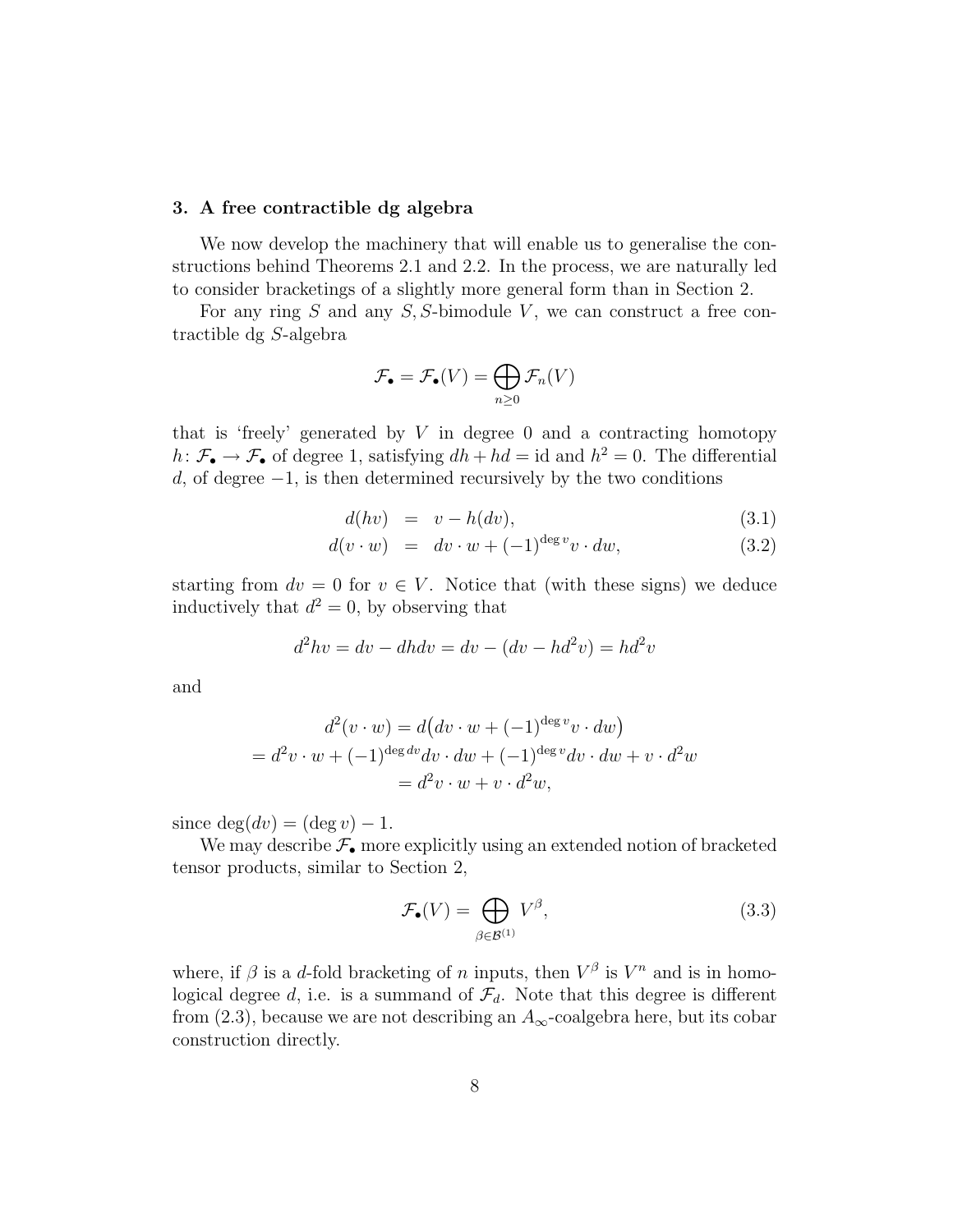We define the set  $\mathcal{B}^{(1)}$  of bracketings recursively as follows, noting that each such bracketing is, in the first instance, a word in the symbols " $\bullet$ " (representing an input), "[" and "]", with the later two balanced in the usual way of brackets:

- (i)  $\mathcal{B}^{(1)}$  contains  $\bullet$ ,
- (ii) if  $\beta \in \mathcal{B}^{(1)}$  and  $\beta \neq [\alpha]$ , for some  $\alpha \in \mathcal{B}^{(1)}$ , then  $[\beta] \in \mathcal{B}^{(1)}$ ,
- (iii) if  $\alpha, \beta \in \mathcal{B}^{(1)}$ , then their concatenation  $\alpha\beta \in \mathcal{B}^{(1)}$

Note that, in contrast to  $\mathcal{B}^{[2]}$  in (2.3), bracketings in  $\mathcal{B}^{(1)}$  may be open, i.e. without an outer bracket, and degenerate, i.e. with only one input in an inner bracket.

As before, we abbreviate a sequence of n uninterrupted  $\bullet$ 's by "n". Thus, for example,  $[\bullet \bullet] [\bullet \bullet [\bullet]]$  becomes [2][2[1]]. In particular, there are just two bracketings 1 and [1] with one input and eight with two inputs

2, [2], [1]1, 1[1], [[1]1], [1[1]], [1][1], [[1][1]].

Now the product in  $\mathcal{F}_{\bullet}$  has non-zero components consisting of the tautological maps

$$
\tau\colon V^{\alpha}\otimes V^{\beta}\to V^{\alpha\beta},
$$

while the contracting homotopy  $h: \mathcal{F}_{\bullet} \to \mathcal{F}_{\bullet}$  has non-zero components given by the tautological maps

$$
\tau: V^{\beta} \to V^{[\beta]}, \quad \text{for each } \beta \neq [\alpha], \tag{3.4}
$$

that is,  $\tau$  is the identity map  $V^k \to V^k$ , where k is the number of inputs in  $\beta$  (and in [ $\beta$ ]).

On the other hand, the differential  $d: \mathcal{F}_n \to \mathcal{F}_{n-1}$  has n non-zero components

$$
(-1)^{m-1}\tau: V^{\beta} \to V^{\beta(\widehat{m})}, \quad \text{for } m = 1, \dots, n,
$$
\n(3.5)

where  $\beta(\hat{m})$  is obtained from  $\beta$  by removing the mth "[" from the left, together with its matching "]". It is straightforward to check that this does give a differential satisfying  $(3.1)$  and  $(3.2)$ , noting that we count "["s" from the left, because  $(3.2)$  is a 'left' Leibniz rule. Thus h is a contracting homotopy and so  $\mathcal{F}_{\bullet}$  is a contractible dg algebra.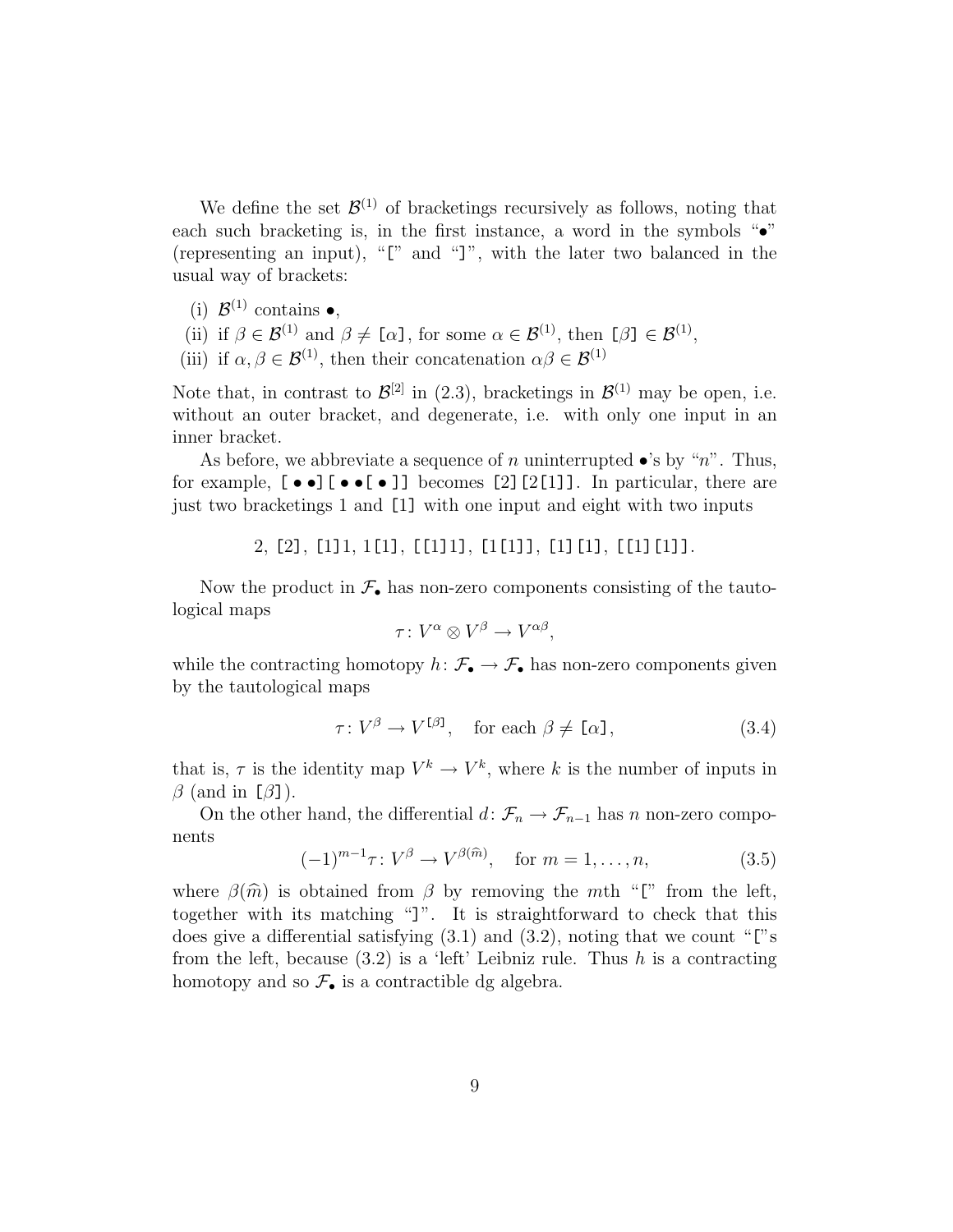**Remark 3.1.** Forgetting the differential d and the contracting homotopy  $h$ ,  $\mathcal{F}_{\bullet}$  is the free graded S-algebra generated by

$$
K_{\bullet}(V)[1] = V \oplus h(\mathcal{F}_{\bullet}) = \bigoplus_{\beta \in \mathcal{B}^{[1]}} V^{\beta},\tag{3.6}
$$

where  $\mathcal{B}^{[1]} \subseteq \mathcal{B}^{(1)}$  is the set of closed bracketings. Note that the convention that "1" is a closed bracketing is precisely to get the initial summand  $V$  here.

In other words,  $\mathcal{F}_{\bullet} = \text{Cobar } K_{\bullet}(V)$ . The differential and coproducts on the  $A_{\infty}$ -coalgebra  $K_{\bullet}(V)$  are determined by applying (1.3) in reverse and one can check that they are given explicitly by the same rules as those of  $B_{\bullet}^{\infty}(V)$ in the paragraphs following (2.3). In particular, this explains the choice of sign in  $(2.4)$ .

#### 4. Main theorem

Note that  $\mathcal{F}_0(V) = T_S^+$  $S<sub>S</sub><sup>+</sup>(V)$  and, furthermore, that we have many other copies of  $T_s^+$  $S^+(V)$  'embedded' in  $\mathcal{F}_{\bullet}$  for every pair of inner brackets. To make this explicit, we may introduce a new symbol  $[*]$  with the meaning

$$
V^{[*]} = \bigoplus_{m \ge 1} V^{[m]} = [T_S^+(V)]
$$

and more generally

$$
V^{\alpha[s]}\beta = \bigoplus_{m\geq 1} V^{\alpha[m]\beta} = V^{\alpha} \otimes [T_S^+(V)] \otimes V^{\beta},
$$

for matching partial bracketings  $\alpha, \beta$ . Thus we can define contracted sets  $\mathcal{B}^{[*]}$ of closed bracketings and  $\mathcal{B}^{(*)}$  of open bracketings, in which the innermost brackets are all  $[*]$ , and so that we can write

$$
\mathcal{F}_{\bullet}(V) = \bigoplus_{\beta \in \mathcal{B}^{(*)}} V^{\beta}, \qquad K_{\bullet}(V) = \bigoplus_{\beta \in \mathcal{B}^{[*]}} V^{\beta}, \tag{4.1}
$$

where the degrees of terms in the 2nd equation are shifted compared to (3.6). Now, for any ideal  $I \subseteq T_S^+$  $S^+(V)$  we can define a new dg algebra

$$
\mathcal{F}_{\bullet}(V, I) = \bigoplus_{\beta \in \mathcal{B}^{(*)}} (V, I)^{\beta}, \tag{4.2}
$$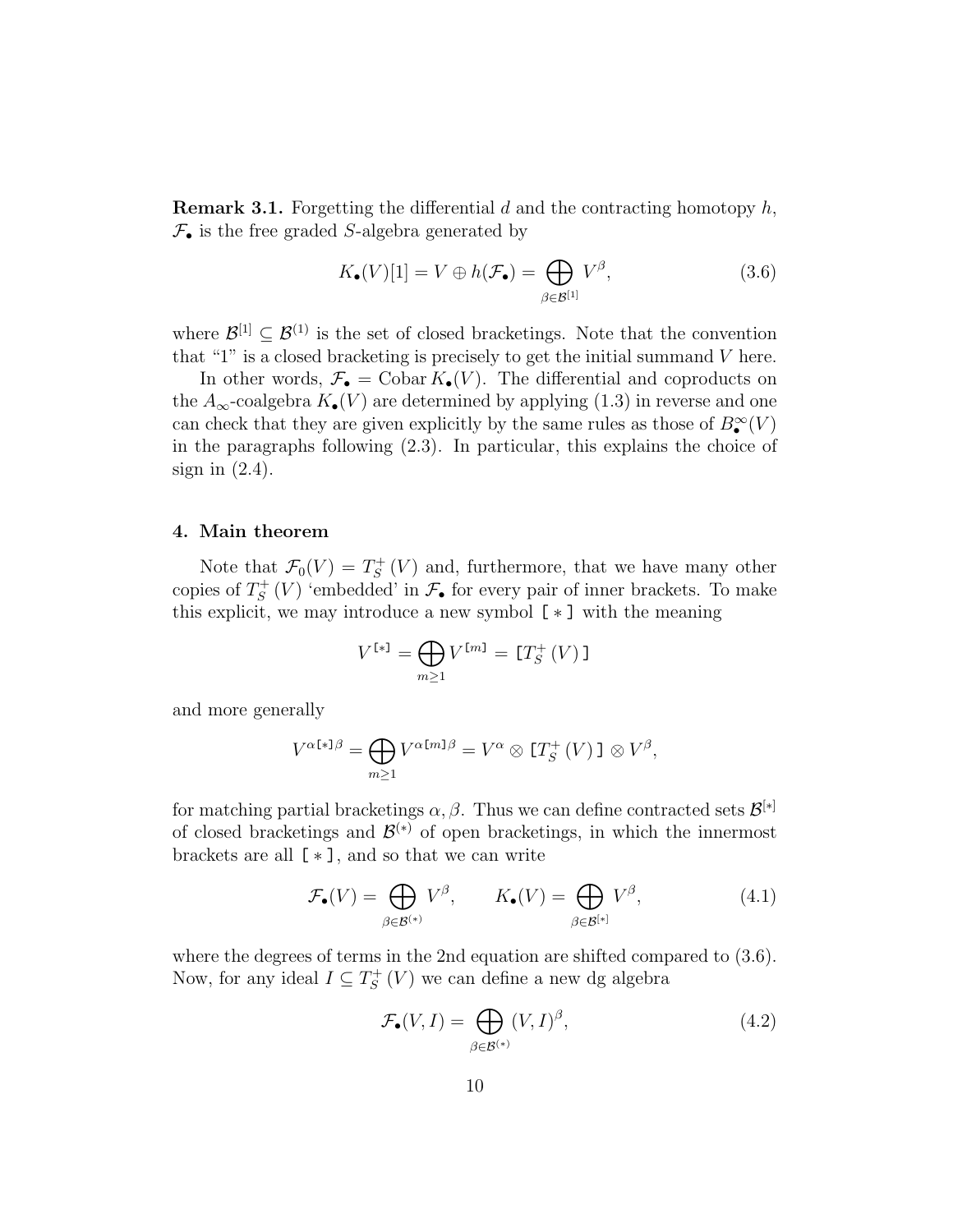where  $(V, I)^\beta$  is obtained from  $V^\beta$  by replacing  $[T_s^+]$  $S^+(V)$ ] by [*I*], for each occurrence of  $[\ast]$  in  $\beta$ . Because I is an ideal, there is a well-defined differential  $d: \mathcal{F}_{\bullet}(V, I) \to \mathcal{F}_{\bullet}(V, I)$  given by the same rule (3.5) as the differential  $d \colon \mathcal{F}_{\bullet}(V) \to \mathcal{F}_{\bullet}(V)$ . We can not quite define a contracting homotopy in the same way, but simply because we have not replaced  $\mathcal{F}_0(V) = T_S^+$  $\iota_S^+(V)$  by I.

Indeed, the image of  $d \colon \mathcal{F}_1(V,I) \to \mathcal{F}_0(V,I)$  is  $I \subseteq T_S^+$  $S<sub>S</sub><sup>++</sup>(V)$  and hence there is a dg morphism

$$
\rho \colon \mathcal{F}_{\bullet}(V, I) \to T_S^+(V) / I,\tag{4.3}
$$

where the codomain here is just an algebra concentrated in degree 0.

**Theorem 4.1.** The map  $\rho$  in (4.3) is a quasi-isomorphism, that is, the dg algebra  $\mathcal{F}_{\bullet}(V, I)$  in (4.2) is a free resolution of the algebra  $A = T_{S}^{+}$  $\int_{S}^{+}(V) / I.$ 

*Proof.* Because  $\rho$  is surjective, we just want to show that ker  $\rho$  is contractible. For this, we observe that ker  $\rho$  is the dg ideal

$$
\mathcal{F}'_{\bullet}(V, I) \subseteq \mathcal{F}_{\bullet}(V, I) \tag{4.4}
$$

obtained by also replacing  $\mathcal{F}_0(V)$  by I. Then, the contracting homotopy h can be defined on  $\mathcal{F}'_{\bullet}(V, I)$  by the rule (3.4) as it was on  $\mathcal{F}_{\bullet}(V)$  and so we can use it to deduce that  $\mathcal{F}'_{\bullet}(V, I)$  is contractible, as required.  $\Box$ 

**Remark 4.2.** In some cases, e.g. when S is a separable k-algebra (so that  $\otimes$  is exact), we note that  $\mathcal{F}_{\bullet}(V, I)$  is a sub-dg-algebra of  $\mathcal{F}_{\bullet}(V)$ , and so the equations  $d^2 = 0$ , for  $\mathcal{F}_{\bullet}(V, I)$ , and  $dh + hd = id$ , for  $\mathcal{F}'_{\bullet}(V, I)$ , follow by restriction from  $\mathcal{F}_{\bullet}(V)$ . However, in general, they follow rather because the combinatorial structure of  $\mathcal{F}_{\bullet}(V, I)$  is identical to that of  $\mathcal{F}_{\bullet}(V)$ .

**Remark 4.3.** Just as  $\mathcal{F}_{\bullet}(V) = \text{Cobar } K_{\bullet}(V)$ , as in Remark 3.1, we have  $\mathcal{F}_{\bullet}(V, I) = \text{Cobar } K_{\bullet}(V, I), \text{ where}$ 

$$
K_{\bullet}(V, I) = \bigoplus_{\beta \in \mathcal{B}^{[*]}} (V, I)^{\beta}, \tag{4.5}
$$

with  $(V, I)$ <sup>β</sup> now in homological degree d when  $\beta$  has  $d-1$  pairs of brackets.

In particular, when  $I = V^{(2)}$ , we have  $K_{\bullet}(V, I) = B_{\bullet}^{\infty}(V)$  from (2.3), so that Theorem 4.1 yields Theorem 2.1. Further, for a homogeneous ideal  $I \subseteq V^{(2)}$ , we have  $K_{\bullet}(V, I) = B_{\bullet}^{\infty}(V, I)$  from  $(2.7)$ , so that Theorem 4.1 yields Theorem 2.2.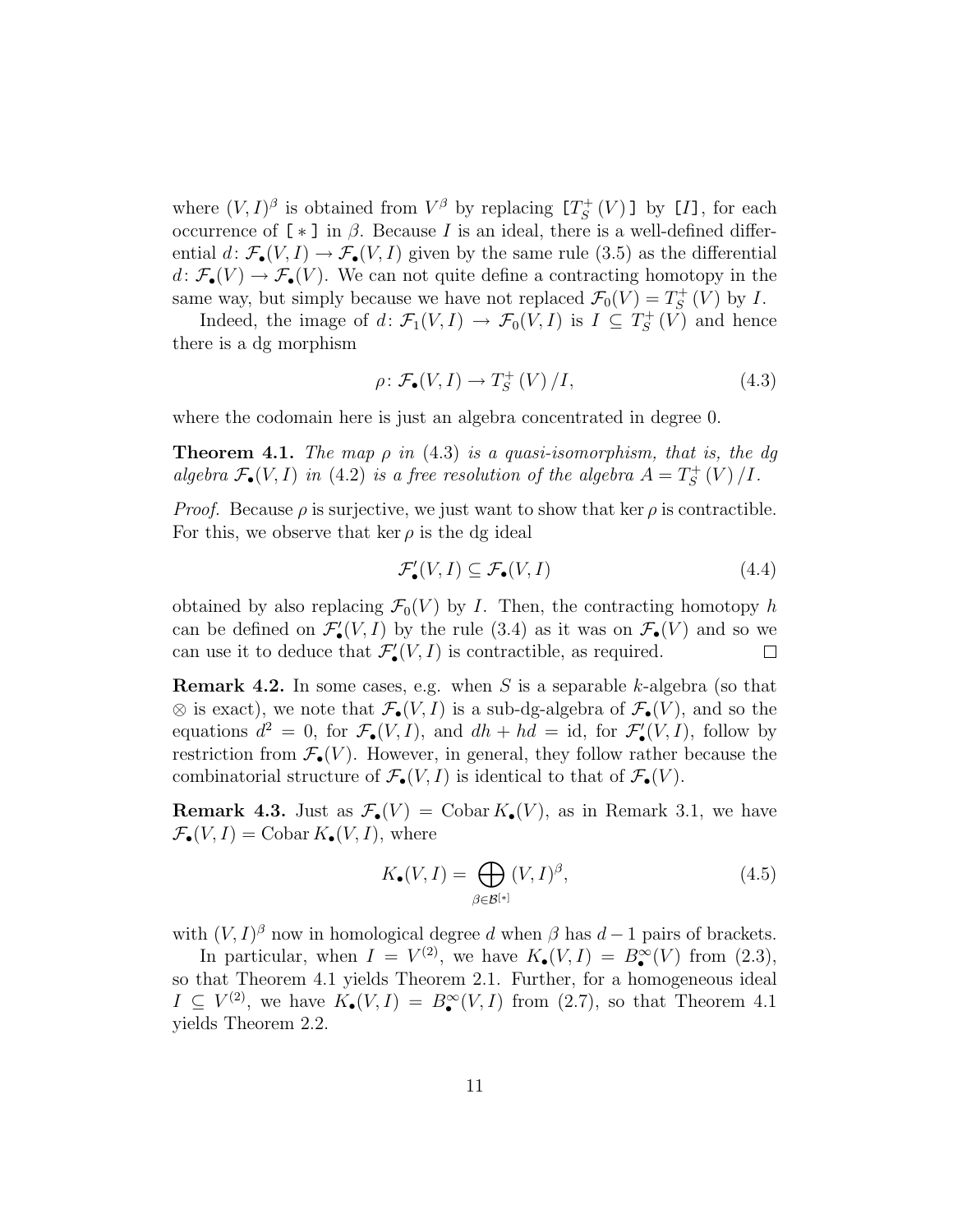#### 5. Homological application

Here we restict to the case when  $S$  is a separable k-algebra over a field  $k$ and V is an  $S$ , S-bimodule over k, i.e. the  $S$ , S-action on V factors through  $S\otimes_k S^{\mathrm{op}}$ .

Note that  $S$  is a left and right  $A$ -module, with  $A$  acting trivially, and we would expect (in good cases) that we could use an  $A_{\infty}$ -coalgebra  $K_{\bullet}$ with Cobar  $K_{\bullet} \simeq A$  to compute the (positive) Tor-groups of S and hence, by duality, its Ext groups. We observe that the case in hand, with  $K_{\bullet} = K_{\bullet}(V, I)$ as in  $(4.5)$ , is a good one.

Proposition 5.1. If  $A = T_S^+$  $S^+_S(V) / I$ , then we have an isomorphism

$$
H(K_{\bullet}(V, I)) \cong \operatorname{Tor}^A_{\bullet}(S, S)
$$

of graded coalgebras.

*Proof.* The  $A_{\infty}$ -coalgebra  $K_{\bullet}(V)$  is cocomplete; e.g. the filtration given by

$$
K_{\bullet}(V)(i) = \bigoplus_{\beta \in \mathcal{B}^{[1]}, |\beta| \leq i} V^{\beta}
$$

is admissible (see Appendix for definition). Since  $S$  is a separable k-algebra,  $K_{\bullet}(V, I)$  is a  $A_{\infty}$ -sub-coalgebra of  $K_{\bullet}(V, I)$  and is therefore also cocomplete. Since Theorem 4.1 tells us that  $\mathcal{F}_{\bullet}(V, I) = \text{Cobar } K_{\bullet}(V, I)$  is a dg resolution of A, we deduce from Proposition 6.4 that  $H(K_{\bullet}(V, I)) \cong Tor^{A}(S, S)$  as graded coalgebras.  $\Box$ 

It follows that  $\text{Hom}_S(K_{\bullet}(V, I), S)$  is an  $A_{\infty}$ -algebra whose cohomology is  $\text{Ext}_{A}^{\bullet}(S, S)$ , in positive degrees.

#### 6. Appendix

Again we restrict to the case where  $S$  is a separable k-algebra over a field k. We extend part of the bar-cobar formalism for dg algebras and cocomplete dg coalgebras over S to cocomplete  $A_{\infty}$ -coalgebras, following [5], [3] and [4]. As a change of notation, we write  $\Omega_{\infty}C$  for the cobar construction of an  $A_{\infty}$ -coalgebra C. This coincides with the more classical cobar construction  $\Omega C$ , in the special case that C is a dg coalgebra. The bar construction of a dg algebra A is denoted BA.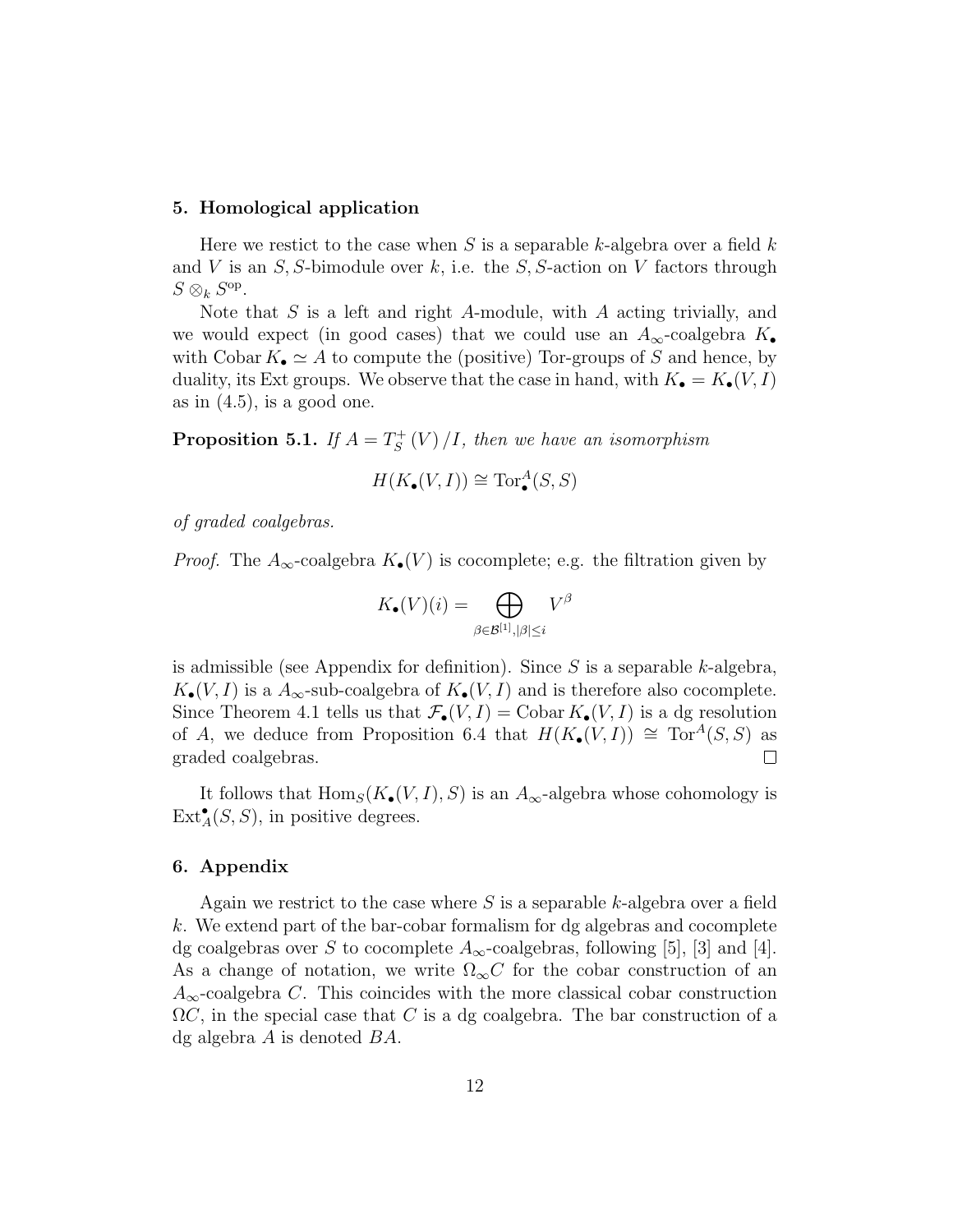A *filtration* on an  $A_{\infty}$ -coalgebra C is a sequence  $C(0) \subseteq C(1) \subseteq \ldots \subseteq C$ of graded sub-bimodules such that for all  $n \geq 1$ , the coproduct  $\Delta_n : C \to C^n$ is compatible with the (induced) filtrations on  $C$  and  $C<sup>n</sup>$ . A filtration is admissible if  $C(0) = 0$  and  $C = \bigcup C(i)$ . We say C is cocomplete if it supports an admissible filtration; this is equivalent to the usual definition if  $C$  is a dg coalgebra. See [6, §9.3, Remark] for the related notion of conilpotent (curved)  $A_{\infty}$ -coalgebra.

A morphism  $f = (f_i) : C' \to C$  between  $A_{\infty}$ -coalgebras is a quasiisomorphism if  $f_1$  is a quasi-isomorphism of the underlying complexes of  $C'$ and C, and a weak equivalence if the morphism  $\Omega_{\infty} f : \Omega_{\infty} C' \to \Omega_{\infty} C$  of cobar constructions is a quasi-isomorphism of dg algebras. A morphism  $f: C' \to C$ between cocomplete  $A_{\infty}$ -coalgebras is a *filtered quasi-isomorphism* if admissible filtrations can be chosen on  $C'$  and on  $C$  so that the maps  $f_i: C' \to C^i$ are compatible with the (induced) filtrations on  $C'$  and  $C<sup>i</sup>$ , and the morphism  $Gr(f_1): Gr(C) \to Gr(C')$  induced by  $f_1$  is a quasi-isomorphism. Note that a filtered quasi-isomorphism is a quasi-isomorphism.

For any dg algebra A, the classical bar-cobar resolution gives a canonical morphism  $\varepsilon_A: \Omega_{\infty} BA \to A$  of dg algebras. Taking  $A = \Omega_{\infty} C$  for an  $A_{\infty}$ -coalgebra C, we obtain a corresponding map  $\epsilon_C : B\Omega_{\infty}C \to C$  of  $A_{\infty}$ -coalgebras. In fact,  $\epsilon_C$  is a weak equivalence, because  $\varepsilon_A$  is a quasiisomorphism (see, e.g. [5, Lemme 1.3.2.3(b)]), but we can say more if C is cocomplete.

### **Lemma 6.1.** 1. If  $A \rightarrow A'$  is a quasi-isomorphism of dg algebras, then the induced morphism  $BA \rightarrow BA'$  is a filtered quasi-isomorphism.

2. If C is a cocomplete  $A_{\infty}$ -coalgebra, then  $\epsilon_C : B\Omega_{\infty}C \to C$  is a filtered quasi-isomorphism.

*Proof.* The induced morphism  $BA \rightarrow BA'$  is a filtered quasi-isomorphism with respect to the primitive filtrations of  $BA$  and  $BA'$ . For the second statement, equip  $B\Omega_{\infty}C$  with the admissible filtration induced by a given admissible filtration on C. Then  $\epsilon_C : B\Omega_\infty C \to C$  is filtered, and it suffices to show that  $Gr_i((\epsilon_C)_1) : Gr_i(B\Omega_\infty C) \to Gr_i(C)$  is a quasi-isomorphism for all  $i \geq 1$ . Put  $W = C[1]$ , so that

$$
B\Omega_{\infty}C = T^{+}\left(T^{+}(W)[-1]\right)
$$

Since the filtration on C is admissible,  $\text{Gr}_i(C^j) = 0$  if  $j > i$ . Equip

$$
\operatorname{Gr}_{i} (B\Omega_{\infty} C) = \operatorname{Gr}_{i} \left( \bigoplus_{i_{1} + ... + i_{k} \leq i} W^{i_{1}}[-1] \otimes ... \otimes W^{i_{k}}[-1] \right)
$$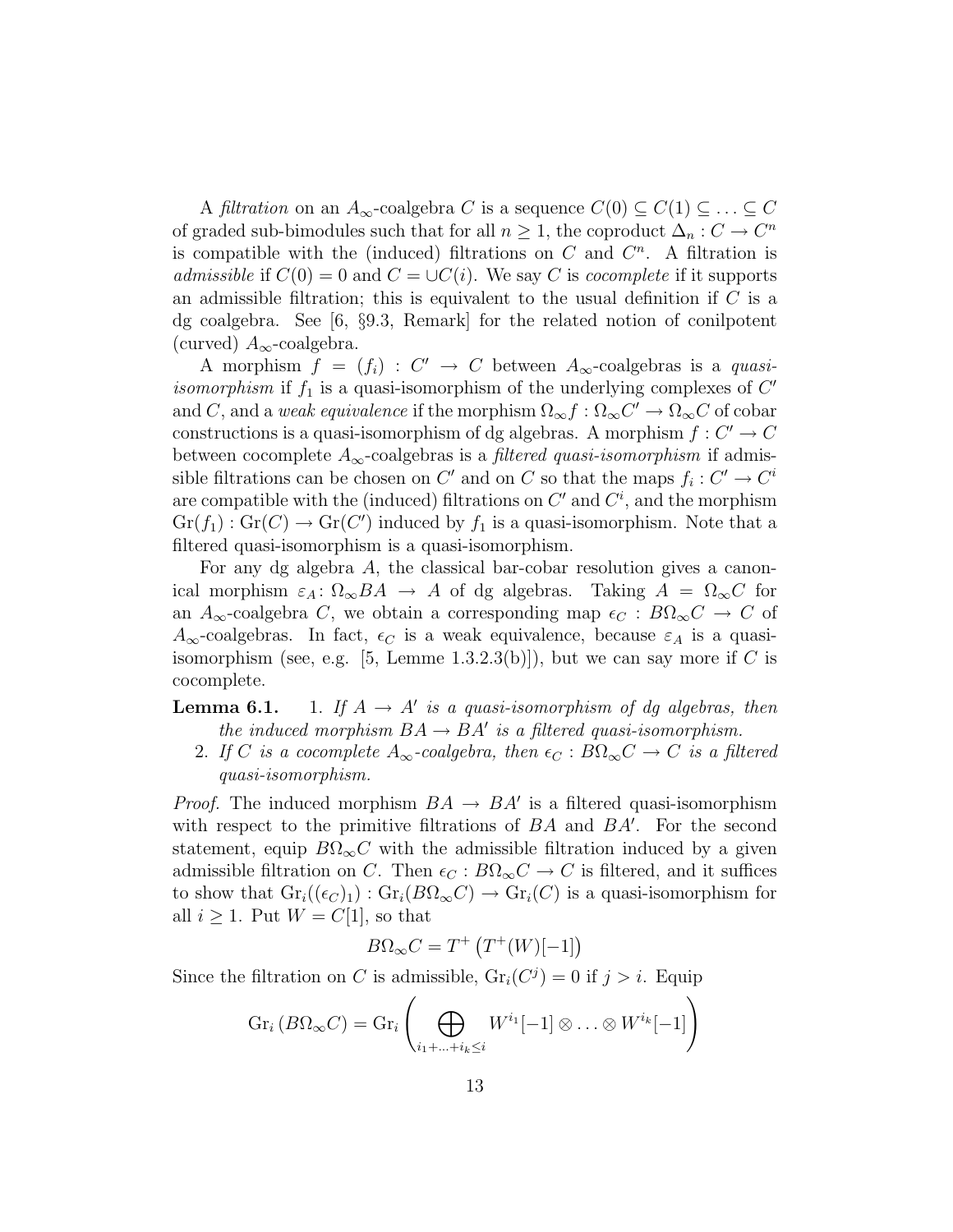with the filtration

$$
F_l = \mathrm{Gr}_i \left( \bigoplus_{i+1-l \leq i_1+\ldots+i_k \leq i} W^{i_1}[-1] \otimes \ldots \otimes W^{i_k}[-1] \right), \quad l \geq 0.
$$

Then  $\text{Gr}_i((\epsilon_C)_1)$  is a surjective map of complexes with kernel  $F_{i-1}$ , and, for each  $1 \leq l \leq i-1$ , the subquotient complex

$$
F_l/F_{l-1} = \bigoplus_{i_1+\ldots+i_k=i+1-l} W^{i_1}[-1] \otimes \ldots \otimes W^{i_k}[-1]
$$

is acyclic, with a contracting homotopy vanishing on components with  $i_1 = 1$ and given by isomorphisms

$$
W^{i_1}[-1] \otimes \ldots \otimes W^{i_k}[-1] \to W[-1] \otimes W^{i_1-1}[-1] \otimes W^{i_2}[-1] \otimes \ldots \otimes W^{i_k}[-1]
$$

 $\Box$ 

otherwise.

**Lemma 6.2.** Let  $f: C' \to C$  be a morphism of cocomplete  $A_{\infty}$ -coalgebras.

- 1. If f is a filtered quasi-isomorphism, then it is a weak equivalence.
- 2. If f is a weak equivalence, then it is a quasi-isomorphism.

Proof. For the first part, the proof given by Lefevre [5, Lemma 1.3.2.2] for filtered quasi-isomorphisms of cocomplete dg coalgebras goes through without change. For the second, consider the commutative diagram

$$
\begin{array}{ccc}\nC' & \xrightarrow{f} & C \\
\epsilon_{C'} & & \searrow^{\epsilon_{C'}} \\
B\Omega_{\infty}C' & \xrightarrow{B\Omega_{\infty}f} B\Omega_{\infty}C\n\end{array}
$$

By Lemma 6.1,  $\epsilon_C$ ,  $\epsilon_{C'}$  and  $B\Omega_{\infty}f$  are quasi-isomorphisms. Hence f is a quasi-isomorphism.  $\Box$ 

**Corollary 6.3** (Keller [4]). Let  $f: C' \to C$  be a morphism of  $A_{\infty}$ -coalgebras which is also compatible with strictly positive gradings on  $C'$  and  $C$ . If  $f$  is a quasi-isomorphism, then it is a weak equivalence.

Proof. The additional positive gradings give rise to admissible filtrations on  $C'$  and  $C$  in an obvious way. If  $f$  is a quasi-isomorphism, then it is automatically a filtered quasi-isomorphism, and then Lemma 6.2 applies.  $\Box$